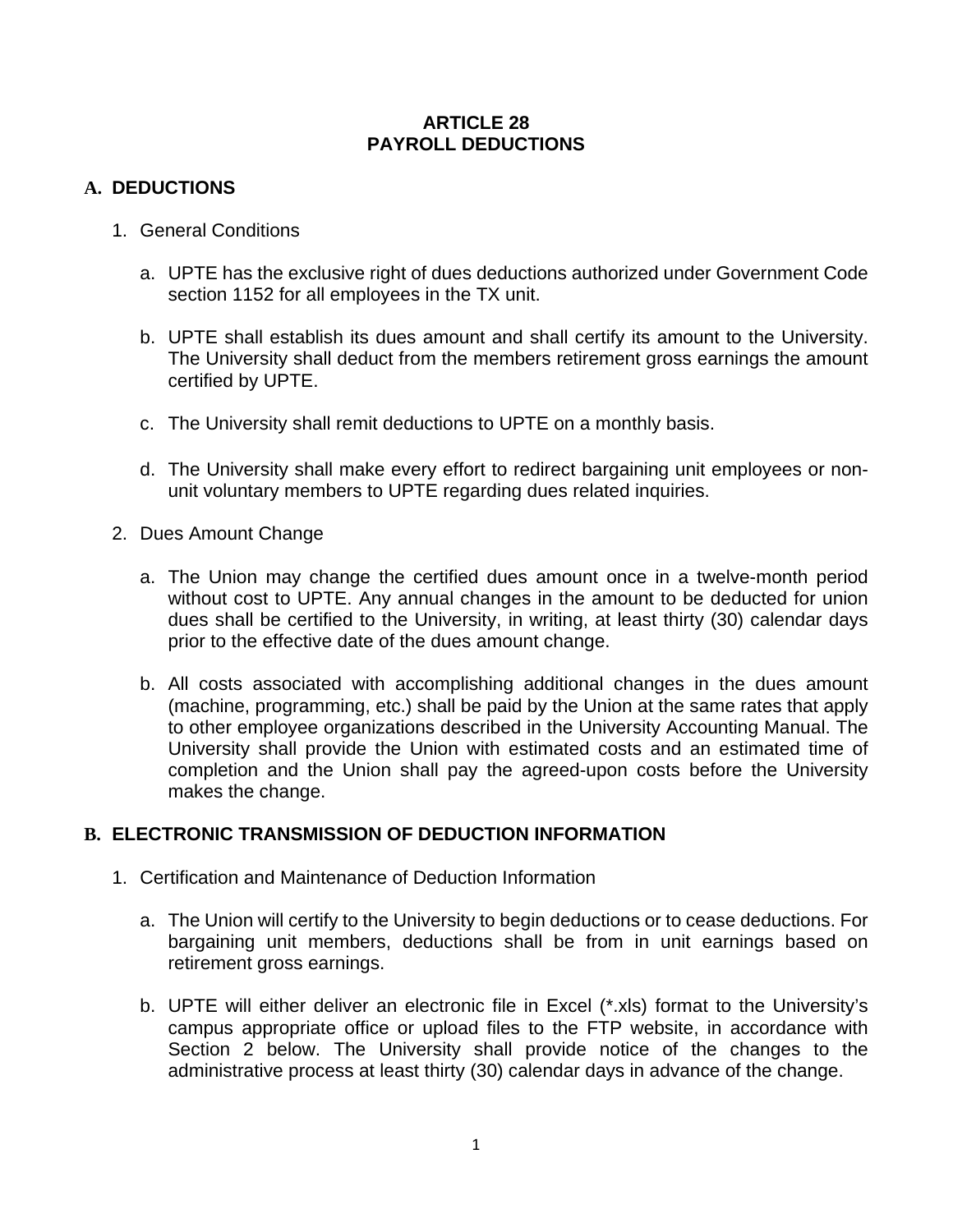- c. For employees who are paid monthly, the dues file shall be transmitted electronically no later than the 15th of each month or four (4) calendar days prior to the pay confirm date for the month, whichever occurs first. For employees who are paid bi-weekly, the dues file shall be transmitted no later than the Friday before the end of the pay period.
- d. The University agrees the changes will be made in time to affect the next payroll with a pay begin date that falls on or after the date the deduction certification is received.
- e. The Union will solely maintain the dues deduction authorization, signed by the employee from whose salary or wages the deduction is to be made.
- f. If an employee is separated from the University or transferred out of the TX unit and is still employed by the University in an non-unit title code, or if the employee holds appointments in a TX covered title code and a non-unit title code simultaneously, the University shall not deduct dues from the non-unit earnings unless explicitly authorized by the Union to do so as a non-unit voluntary member.
- g. The University will direct employee questions or concerns, or requests to change or cancel deductions, to UPTE.
- 2. UPTE list to be submitted in the format provided in Appendix H and shall include:
	- a. Location/Business Unit Code
	- b. Campus Name
	- c. Bargaining Unit or unrepresented
	- d. Employee Identification Number
	- e. Employee Name (Last, First)
	- f. Action Codes: " $A$ " = Add; " $C$ " = Change; " $S$ " = Stop
	- g. Deduction Codes: "D" = Dues; UD = Non-Unit Voluntary Member Dues

# **C. FEES FOR PROVIDING PAYROLL DEDUCTIONS**

- 1. The University shall charge UPTE \$.07 per employee for calculation and reporting and \$10.00 for each monthly union payroll deduction remittance. Such charges shall be deducted from the total check remittance.
- 2. For the purpose of voluntary deductions for the Union, COPE fees charged to the Union shall not exceed the actual costs incurred by the University to establish such deductions.